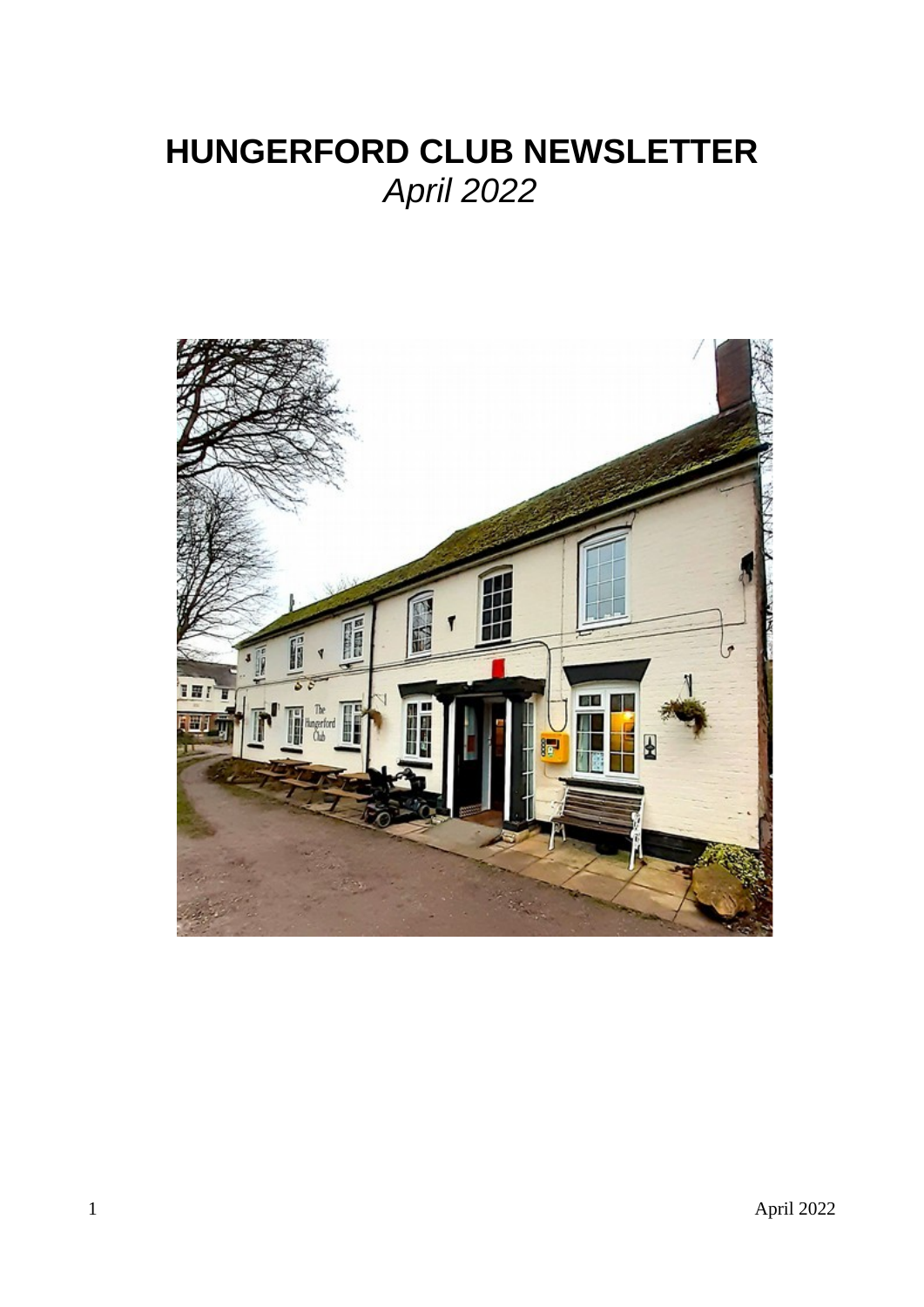## **Welcome**

Welcome to the April 2022 newsletter. We thought spring was here until it started snowing! Be that as it may the Hungerford Club is very active regardless of the weather.

We have the latest news from the Steward, Debbie Hutchins. This is followed by a updates from the Bowls, Tennis and Indoor Sports sections. Finally there's a report on the maintenance work in progress and planned.

## **Dates for your diary**

[Pre-season Coffee Morning - Bowls](https://www.hungerford-club.co.uk/?event=bowls-section-pre-season-coffee-morning) on 9th Apr 2022 11:15:am, at Hungerford Club club house

[Ladies Who Lunch](https://www.hungerford-club.co.uk/?event=ladies-who-lunch-5) on 14th Apr 2022 1:00:pm, at Hungerford Club - club house [Bingo evening](https://www.hungerford-club.co.uk/?event=bingo-evening) on 15th Apr 2022 7:45:pm, at Hungerford Club - club house [Green opening – Bowls](https://www.hungerford-club.co.uk/?event=green-opening-bowls) on 16th Apr 2022 2:30:pm, at Hungerford Club - bowling green [President Vs Captain - Bowls](https://www.hungerford-club.co.uk/?event=presidents-day) on 7th May 2022, at Hungerford Club - bowling green [Bowls Open Day](https://www.hungerford-club.co.uk/?event=bowls-open-day) on 8th May 2022 2:00:pm, at Hungerford Club - bowling green [Coaching Evening – Bowls](https://www.hungerford-club.co.uk/?event=coaching-evening-bowls) on 27th May 2022 6:00:pm, at Hungerford Club - bowling green [Hungerford Platinum Jubilee Picnic](https://www.hungerford-club.co.uk/?event=hungerford-platinum-jubilee-picnic) on 5th Jun 2022 2:00:pm, at Hungerford Club - club house [President's Day - Bowls](https://www.hungerford-club.co.uk/?event=presidents-day-2) on 18th Jun 2022, at Hungerford Club - bowling green We keep a list of forthcoming events on the website at<https://www.hungerford-club.co.uk/>

## **We are still on Winter opening times**

The opening hours of the club bar are as follows.

|           | <b>Opening hours</b> |
|-----------|----------------------|
| Monday    | $1pm - 11pm$         |
| Tuesday   | $2pm - 11pm$         |
| Wednesday | 12 noon - 10pm       |
| Thursday  | $2pm - 10pm$         |
| Friday    | 12 noon - 10pm       |
| Saturday  | $12$ noon $-$ 5pm    |
| Sunday    | 12 noon - 5pm        |
|           |                      |

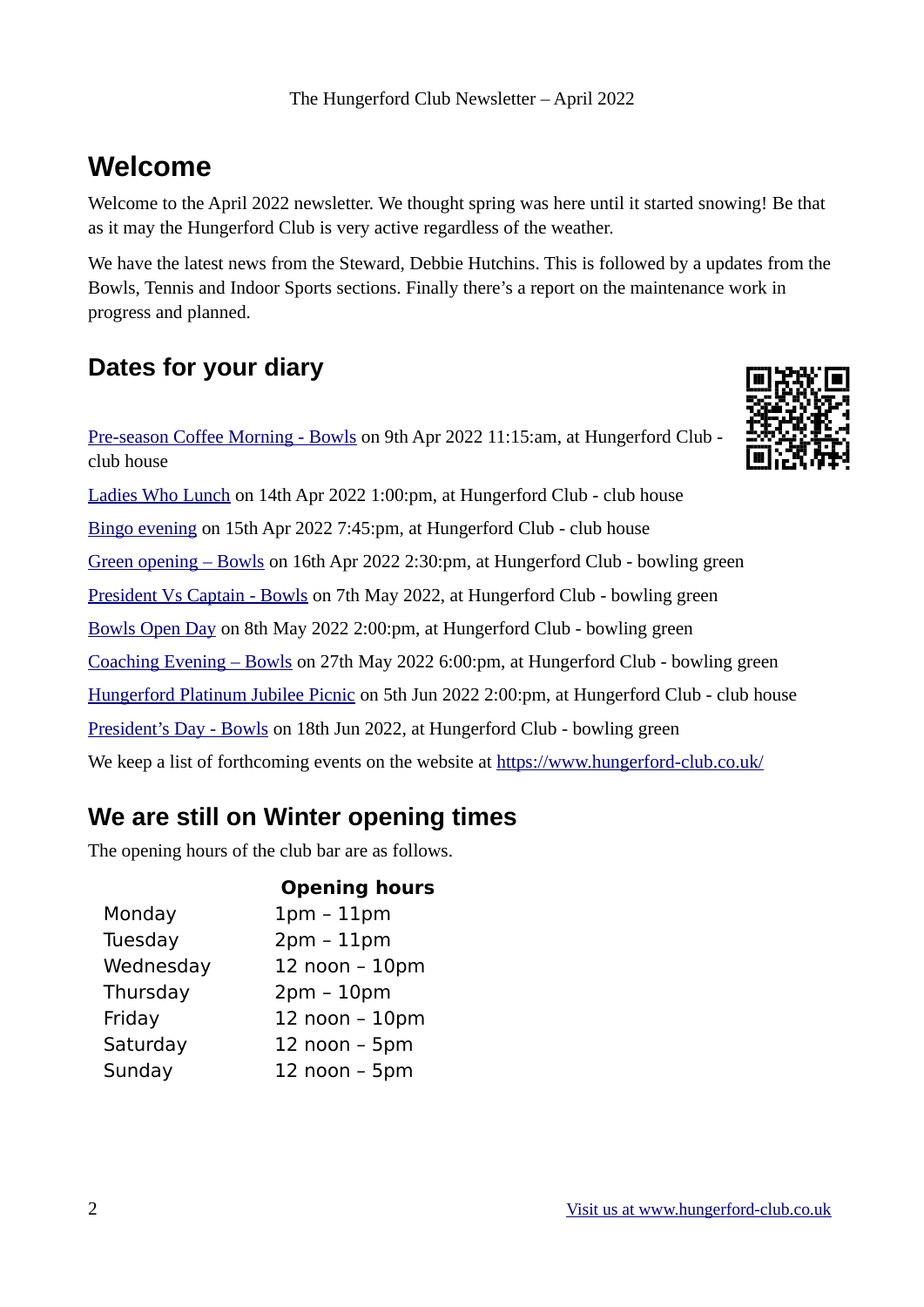### **Ladies who Lunch**

The next gathering of the Ladies who Lunch will be on Thursday,  $14<sup>th</sup>$  April 2022 starting at 1pm for about 2 hours, or as long as you like!

Drop in and have a chin wag and a drink with Debbie. She servers the best coffee in town! If you are coming on your own call Debbie on 01488 682357 and she'll look out for you.

### **Food**

We would love to see you at the club for something to eat.

The selection varies but at the moment you can have

- Soup of the day with a crusty roll £2.50
- Freshly made Ham and Cheese toasties £3.50
- Bacon, Sausage and egg bap £3.50

### **Sunday Roasts**

Why not enjoy a Sunday roast down at the club? Please call into the club to put your name down on the sheet by the bar or you can reserve your place by phoning 01488 682357

Vegetarian options are available – please book in advance.

All Sunday lunches are £10.00 Deserts are £4.00 but we are having to review our prices due to increases in costs.

10<sup>th</sup> April 2022 Roast pork and seasonal vegetables. 17<sup>th</sup> April 2022 Roast Turkey with seasonal vegetables

#### **Pizza Oven**

The club has invested in a new pizza oven. On Friday 1<sup>st</sup> April 2022 it had it's first trial. We are in the experimental phase, working out what works and people want. If you have a favourite pizza topping let us know.

#### **Queen's Platinum Jubilee**

The Hungerford Town Council are organising a picnic on The Croft to celebrate the Queen's Platinum Jubilee on Sunday, 5<sup>th</sup> June 2022, from 2pm to 7pm. You may have seen posters around town suggesting you *save the date*.

You are invited to bring your own picnic and chairs to The Croft. There will be music and entertainment throughout the afternoon and, on the Croft Field, there will activities, stalls and completions.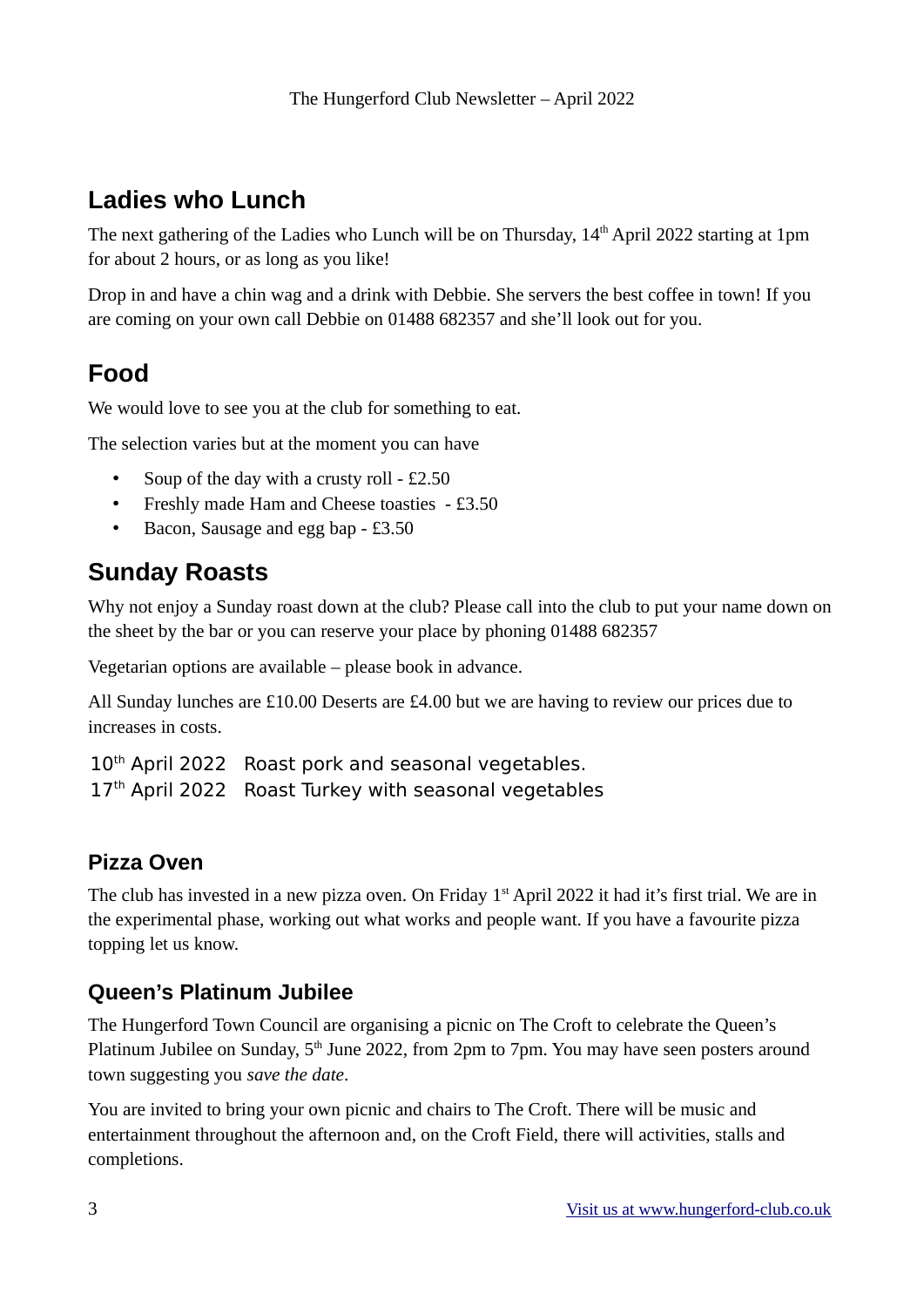#### The Hungerford Club Newsletter – April 2022

The Hungerford Club is supporting the event. We will have the pizza oven and barbecue at the front of the club, from which we will sell food. The bar will be open for the sale of drinks.

There will be more details to follow.

#### **Easter Egg Raffle**

Look out for the Easter Egg raffle in the bar. Put your name down because everybody likes an Easter Egg!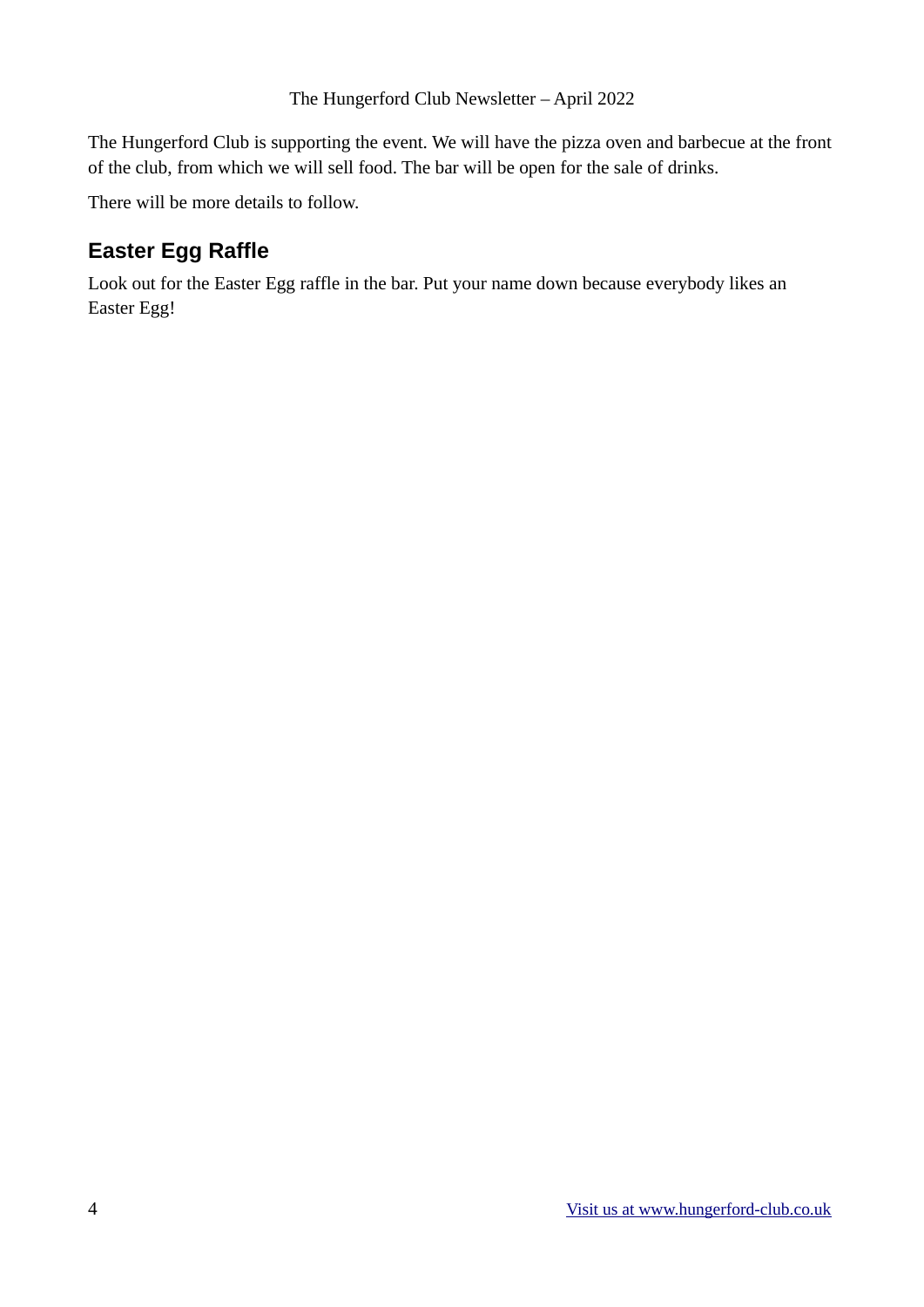## **Bowls Section**

The clocks have altered and the long winter days are behind us, or seemingly so, for as I write snowflakes are drifting past the window!

You might remember that our first Indoor Fixture of the winter against West Berks IBC resulted in a loss by one shot. This was a wonderful effort as very few of our members play indoors. In March we played our second fixture indoors against the Probus Club of Newbury. Believe it or not this was also lost by one shot - 62 points for 63 against.

But now the Green beckons. It is looking wonderful and is expertly maintained by Micky Lambourn and our outside Contractors.

Our Coffee Morning on Saturday 9th April at 11.15am is designed to bring Members together, some of whom have been hibernating since last autumn.

The Green will be officially opened at 2.30pm on Saturday 16th April. President Vic Lardner will be accompanied by our Town Mayor Helen Simpson who will bowl the first bowl.

Our first match is on Saturday 23rd April when we entertain Ramsbury. Following this we have a full fixture list right through to the end of September.

My thanks to everyone who has already sent in their renewal forms. I look forward to receiving the others very soon.

### **Roll up, Roll up**

To all members of the Hungerford Club, if there is anyone who would like to have a go at bowling we have roll up sessions on Tuesdays at 2pm and Fridays at 6pm. We have plenty of equipment for you to borrow; all you need is flat shoes. There will always be someone there to offer instruction and advice at these sessions. No need to book just turn up and give it a try.

All we need now is the sun on our backs and away we go!

Jennifer Bartter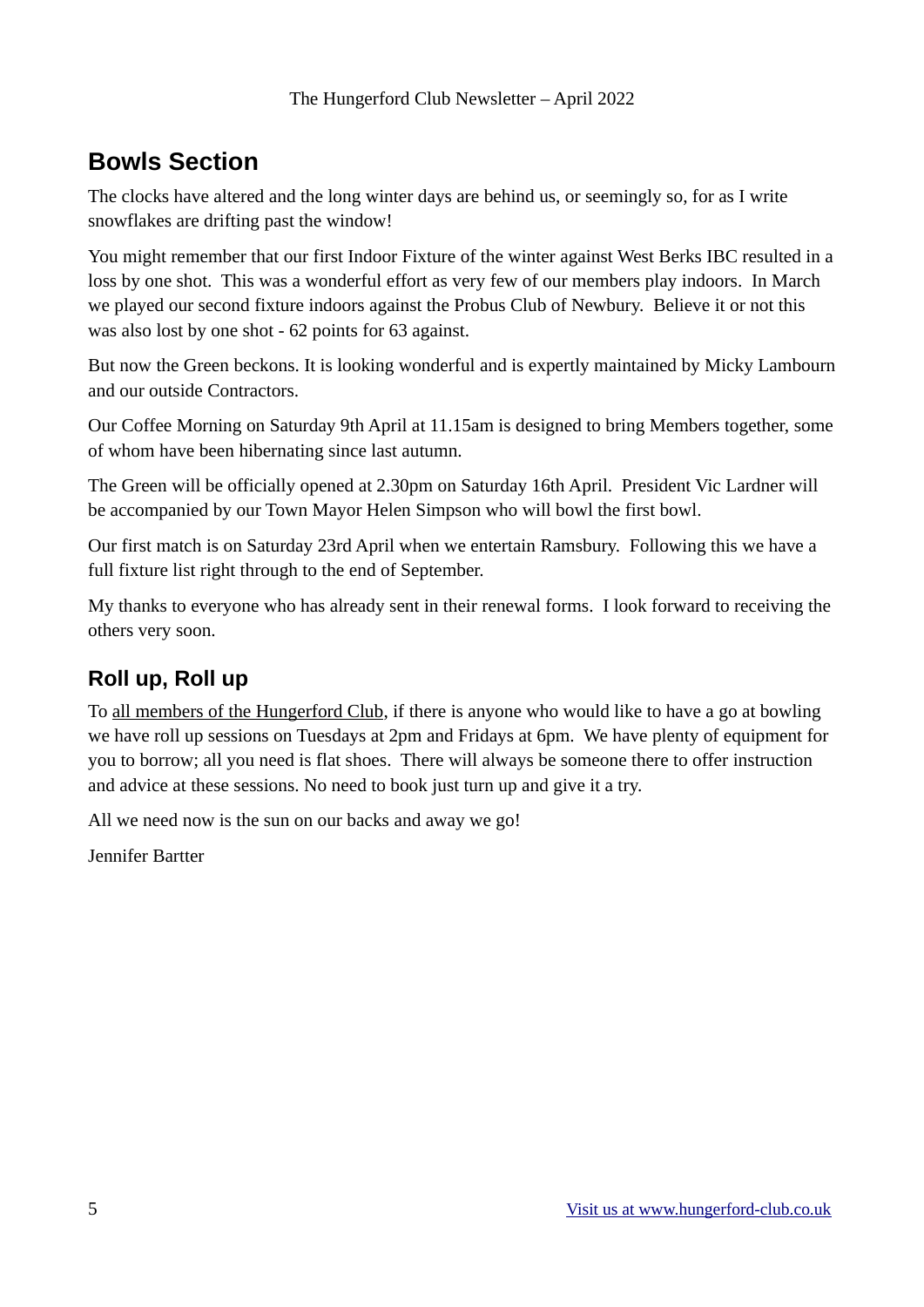## **Tennis Section**

#### **Chairman's Welcome**

Spring has (sort of) sprung and we are almost in the 'season' where fair-weather players who have been hibernating all winter are beginning to reemerge with the warmer temperatures and lighter evenings. It's exciting also that the regional Berkshire tennis leagues recommence in May. Details can be found below on



captains and contacts if you would like to participate. We are also at membership renewal time. The Clubspark system at our disposal is complex to administer (from a membership secretary and user perspective), so may we please ask for your patience and diligence through the renewal process.

See you on court!

The Hungerford Tennis Club Committee

### **Club and Member News**

#### **Membership renewals**

Tennis membership of the Hungerford Club is due for renewal on the 1st April. As we use the LTA Clubspark system [\(https://clubspark.lta.org.uk/HungerfordTennisClub\)](https://clubspark.lta.org.uk/HungerfordTennisClub) the system sends out reminders automatically to the main contact (joint and family packages) and you may have already received a communication.

If you have ticked the 'renewal' box on your profile, you will receive two emails; the first from "Hungerford Tennis Club" provides all the details of the membership (start date, expiry date and amount) along with the date of when the payment will be automatically processed. The email then goes on and provides links and instructions on how to cancel this payment should you wish to cancel the membership (and obviously we hope you won't). The second email from "Hungerford Tennis Club (ClubSpark)" will thank you for renewing your membership (stating the category, e.g. adult joint) and inform you of the sum to be charged and the payment method.

If you have not received either of these emails then firstly check your junk mail as it could be there. Alternatively login into your Clubspark account.

If you wish to change the category, you will have to cancel, then login to Clubspark and select the new category/package you require.

If you have not selected the renewal tab, then renewal will be as above in that you need to login and select your category/package, but you will have received an email with the necessary links including the opportunity to cancel if you wish.

We would also ask that you check all your profile information to ensure that we have the correct email, address and telephone contact details (including emergency contacts) for all your family, joint or individual members. This will ensure that the correct person(s) is emailed with the appropriate information.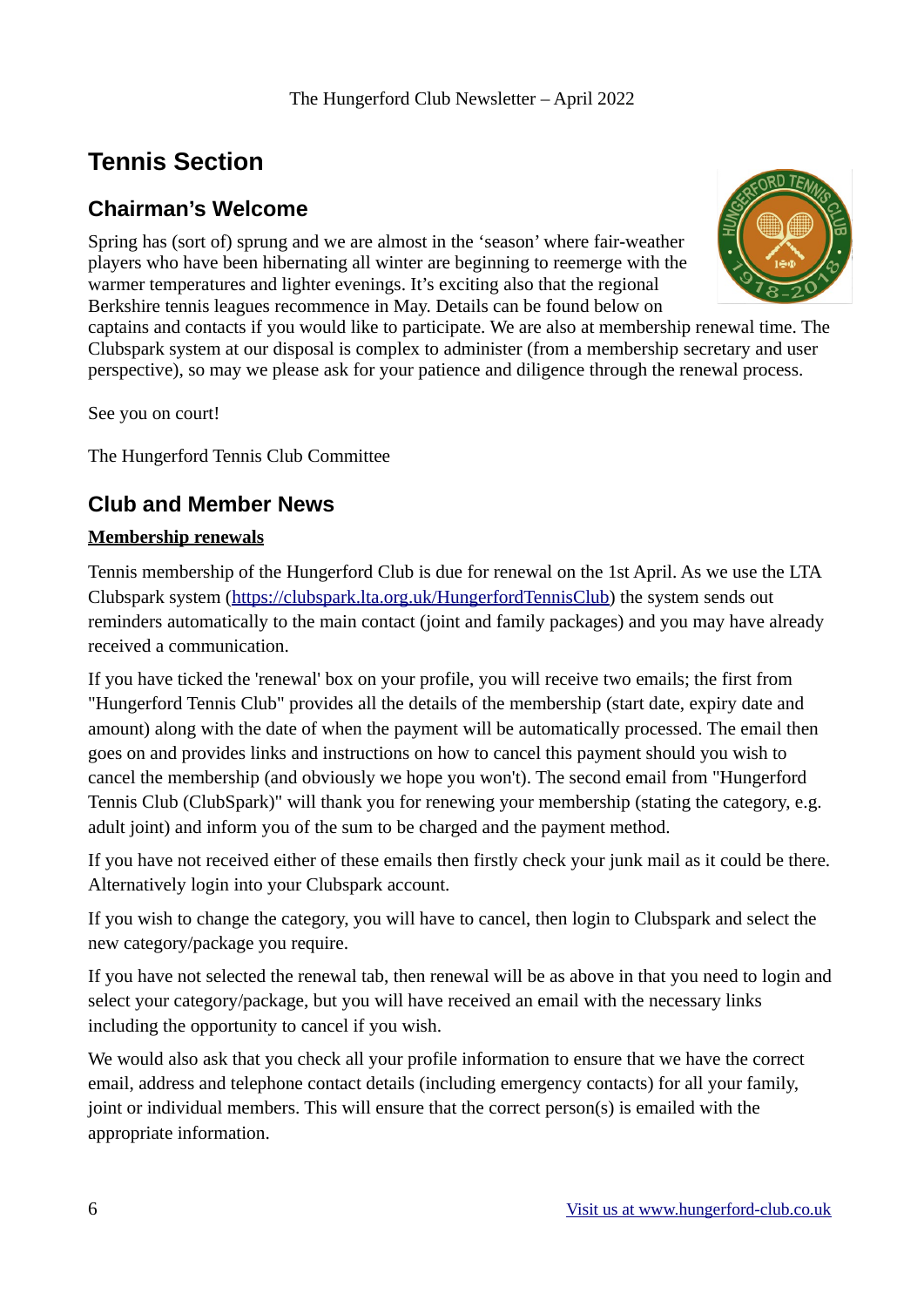Thank you and best wishes for the coming season.

#### **Summer League Team Tennis**

HTC has had a long association with the Newbury and District LTA where we play in their summer leagues.

In the leagues we have one Ladies' team, two Mixed teams and three Men's teams. If you would like to play, then please either contact one of the captains below by text stating your name or contact Phil 07779581640 who will direct you to the right captain.

Ladies' are made up of 4 players per team and the Men's and Mixed are made up of 6 players.

HOWEVER to fulfil the fixtures we do need twice that number per team. The matches are fun with a nice social element afterwards. We are catering for all skill levels here! There are usually 8 games in a season.

The captains are:

| <b>Brona</b> | 07775549479 |
|--------------|-------------|
| Gary         | 07968706897 |
| Chris D.     | 07525031237 |
| Rhian        | 07796334935 |
| Tommy        | 07425557050 |
| Alistair     | 07714775437 |
|              |             |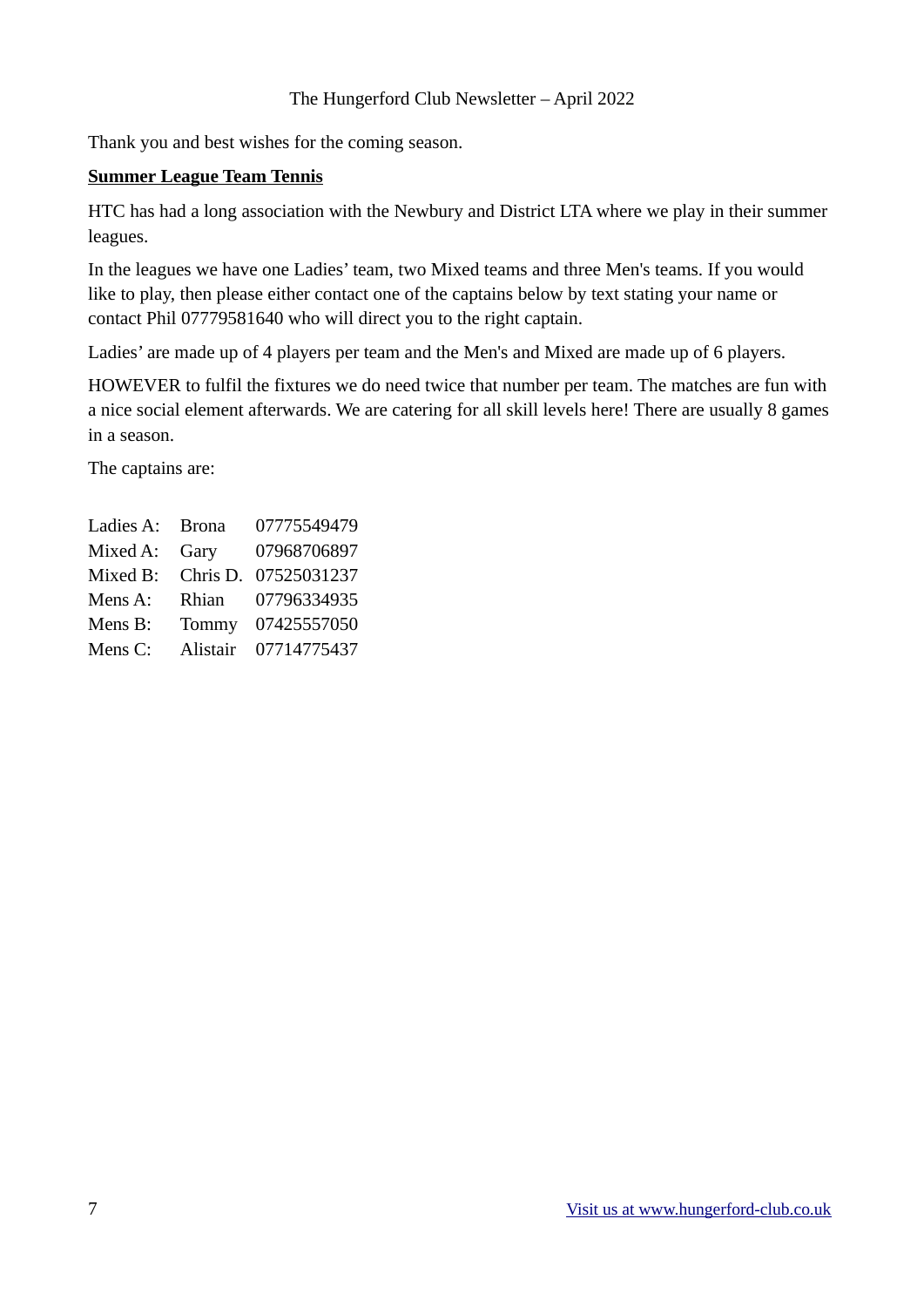### **Indoor Sports**

#### **Darts**

The Club is a member of the **Lambourn and Hungerford Darts League**. For details speak with Gary or Debbie.

#### **Table Bowls**

At the beginning o the year we decided to offer the members the opportunity of playing the game of table bowls through the winter months. There's a league running with games played on Tuesday evenings, starting at 8pm.

The league is drawing to a close but there are a few games still to be played so we don't know yet who will win the prizes!

#### **Snooker Tables**

The snooker tables have been recovered, both the bed and cushions, using Hainsworth smart fast durable wool cloth. The results are very good. Reports are that the tables now run faster than before and players are taking a while to adjust!

#### **Snooker Room**

May we remind members that children under fourteen are not allowed in the Snooker Room. Children over fourteen are allowed in the Snooker Room when accompanied by their responsible adult.

Please Note: F**ood is not allowed in the Snooker Room. Drinks must not be rested on the tables.**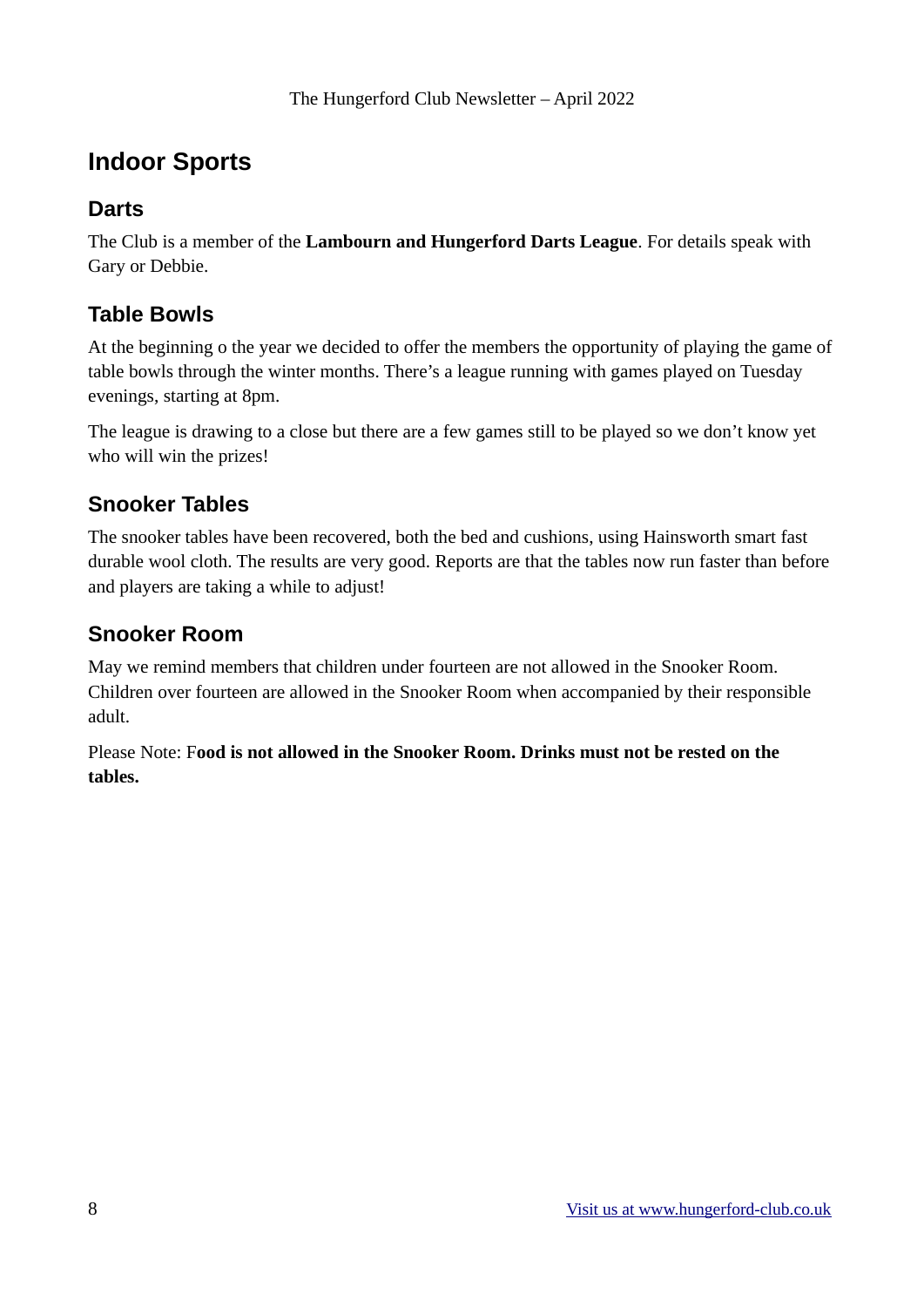### **Club Maintenance**

We have been aware of a small leak to the roof light in front of the bar standing area for a considerable time. This is recurring problem which only manifests itself after a torrential down pour. It is due to a back fall in the main flat roof construction. Many temporary repairs have been carried out previously but water will still find a weakness which is very disheartening and annoying after repairs have been attempted.

We are in the process of obtaining quotations for a complete new roof light and resolving the small back fall issue.

The flat roof was laid some 10-15 years ago it is now coming up for complete renewal of the roofing material. This will form part of a 5 year maintenance plan that is being prepared. Another part of that plan is for the renewal of the main roof tiles to the Club plus checking over all other roof coverings. The construction on the inside of the roof has been checked and is completely waterproof as heavy duty felt exists under the roof battens.

We are in the process of getting budget figures for each part of the plan.

All gutters have been cleaned out thoroughly during the last week of March. The moss issue on the north facing high level roof tiles still remains as any cleaning off treatment will be detrimental to the existing hand made roof tiles.

The side gulley adjacent to the car park / end of building has been cleared which has alleviated the damp problem in the Gents toilet. Now that it has dried out plastic skirting has been fitted to the existing timber panelling which now gives a cleaner appearance at floor level.

#### **Energy bills**

Due to the very large increases in gas and electricity costs we are undertaking a thorough check of all the Clubs white goods, boiler and bar equipment to see if more efficient replacements would prove helpful in controlling our energy bills.

The Car Park and rear yard flood lights have been replaced with efficient LED lights. Existing internal bulbs have been replaced with more efficient LED bulbs.

#### **Pavillion**

The manhole in the entrance pathway to the Tennis and Bowls pavilion has been reported as smelling. We are checking and trying to trace the cause.

The cold tap to the kitchen sink in the pavilion sometimes produces "hot water" and this seems to be weather dependant! Whave traced the cause to the insulation / lagging to the supply pipe and a faulty frost thermostat.